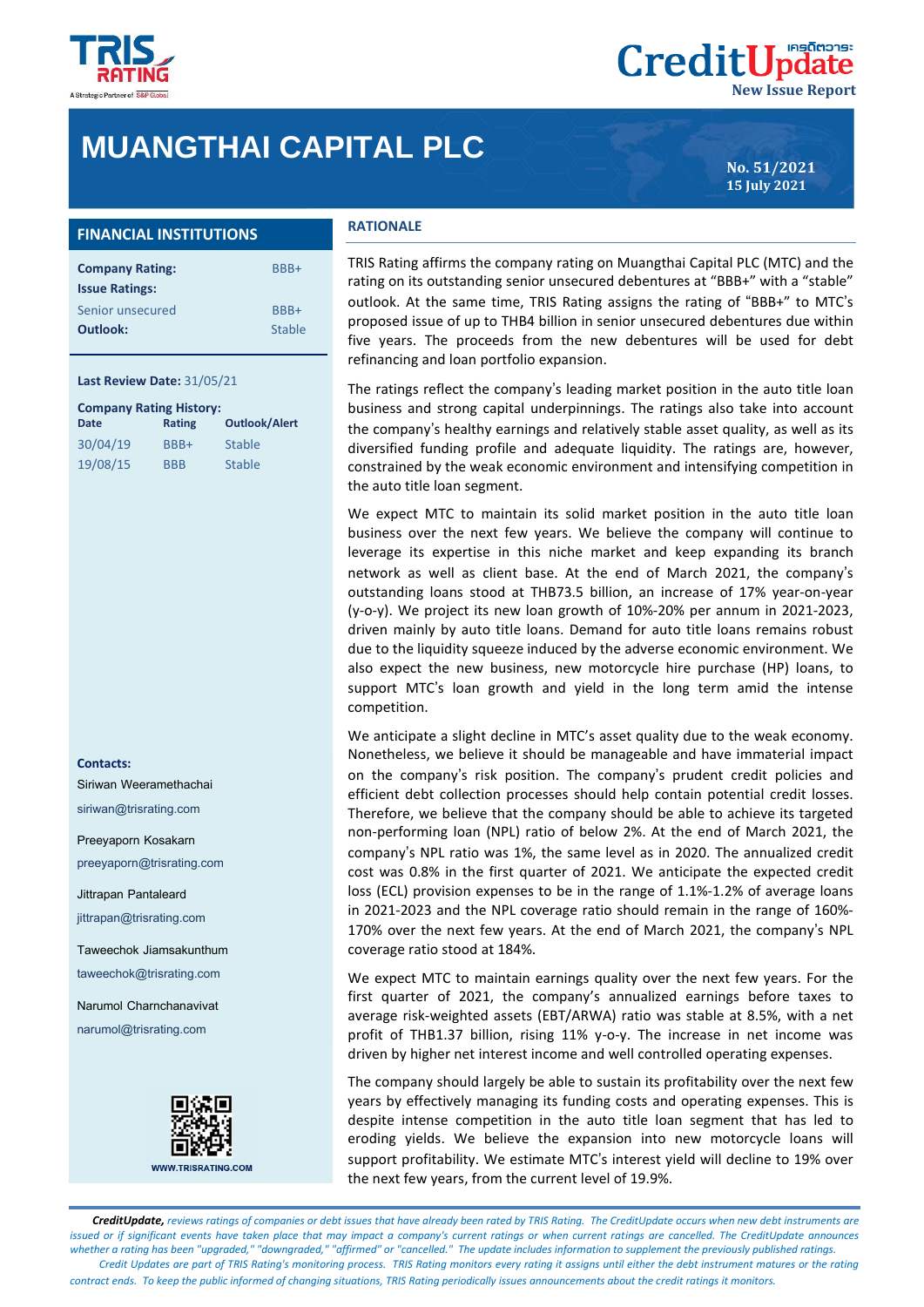

 $\overline{a}$ 

The company's adequate funding and liquidity profile is supported by its access to both debt and equity capital markets as well as credit facilities from financial institutions, thereby providing a variety of available funding sources. At the end of March 2021, the company had available credit facilities from various financial institutions totaling THB28.9 billion.

We anticipate the company's capitalization to remain strong with the risk-adjusted capital (RAC) ratio in 2021-2023 ranging between 23.6%-24.8%. Strong profitability and low dividend payout should support continuous capital accumulation. The company should be able to comply with the covenants of its debt obligations which limit its debt to equity ratio (D/E) below 4.5 times. At the end of March 2021, the company's RAC ratio and D/E ratio were 24.2% and 2.6 times, respectively.

#### **RATING OUTLOOK**

The "stable" outlook is based on our expectation that MTC will maintain its market position in the auto title loan segment. The outlook is premised on our expectations that its profitability will stay strong, while asset quality and leverage will remain at acceptable levels.

## **RATING SENSITIVITIES**

An upward revision on the ratings and/or outlook could occur if MTC's financial performance remains strong with an EBT/ARWA above 8% and an RAC ratio well above 25% for a sustained period. However, the ratings and/or outlook could be revised downward should there be a significant deterioration in loan asset quality or a drop in interest spread materially below our expectation.

## **[RELATED CRITERIA](https://www.trisrating.com/rating-information/rating-criteria/)**

- Issue Rating Criteria, 15 June 2021
- Nonbank Financial Institution Methodology, 17 February 2020